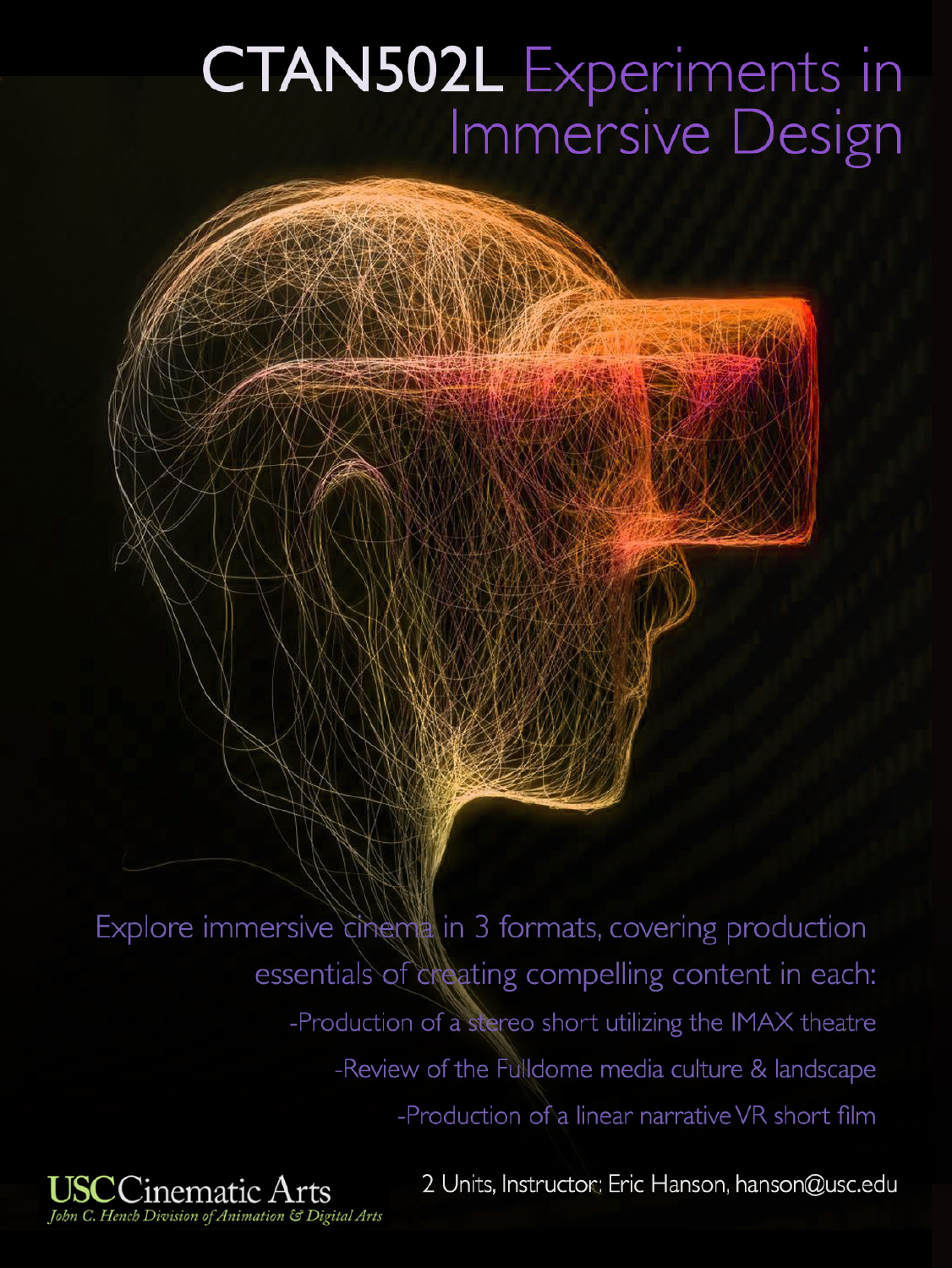

# **CTAN502L Experiments in Immersive Design**

17916D Fall2021, 2 units

**Instructor :** Eric Hanson, hanson@usc.edu Class meets Wednesdays 9:00-11:50a PST, RZC117  **IT Help:** Creative Tech Help Desk, creativetech@sca.usc.edu or 213-821-4571

#### **Course Description:**

An in-depth exploration of aesthetics and techniques involved in the conceptualization, design and creation of immersive media and stereoscopic imaging. Review of techniques and aesthetic issues pertinent to immersive virtual reality and stereoscopic animation. Students create short projects utilizing emerging media formats: 3D IMAX cinema, Fulldome cinema, cinematic Virtual Reality.

No pre-requisites, but prior knowledge of Adobe After Effects and Autodesk Maya helpful.

#### **Course Requirements and Grading Breakdown:**

Completion of 3 immersive projects. Unfinished works-in-progress will be considered incomplete. Originality, creativity, and high production quality of project expected. Continual progress will be expected and demonstrated to the instructor weekly.

#### **Experiments with Stereoscopy - 20%**

How does a cinematic experience alter from possessing depth and volume? Using a custom stereo pair of DSLR's, we will capture depth-based images and composite them into a stereo 360 degree panorama of the Zemeckis Center's IMAX screen for VR, as well as screen them in the same theatre itself, allowing us to test the creative impact depth can have.

#### **Experiments with Spherical Image-Making 20%**

Extending into the hemisphere of fulldome and VR, we will see how full 360 x 180 space can allow full freedom in interpreting space and temporal events. Choosing either 360 video or artwork created with VR painting and scultpting apps, we will see what challenges exist in creating compelling storytelling in this evolution of film.

#### **Final Project - 50%**

The final project is an opportunity for students to synthesize their theoretical and practical learning from the course experiements into a hybrid media VR project. Students will develop and share their ideas through a written proposal and before undertaking production.

#### **Final exam, multiple-choice: 10%**

#### **Attendance:**

ATTENDANCE WILL BE TAKEN 10 MINUTES AFTER THE START OF CLASS. Attendance and participation are vital as many weekly assignments will be both introduced and started during the class. You will be marked tardy after ten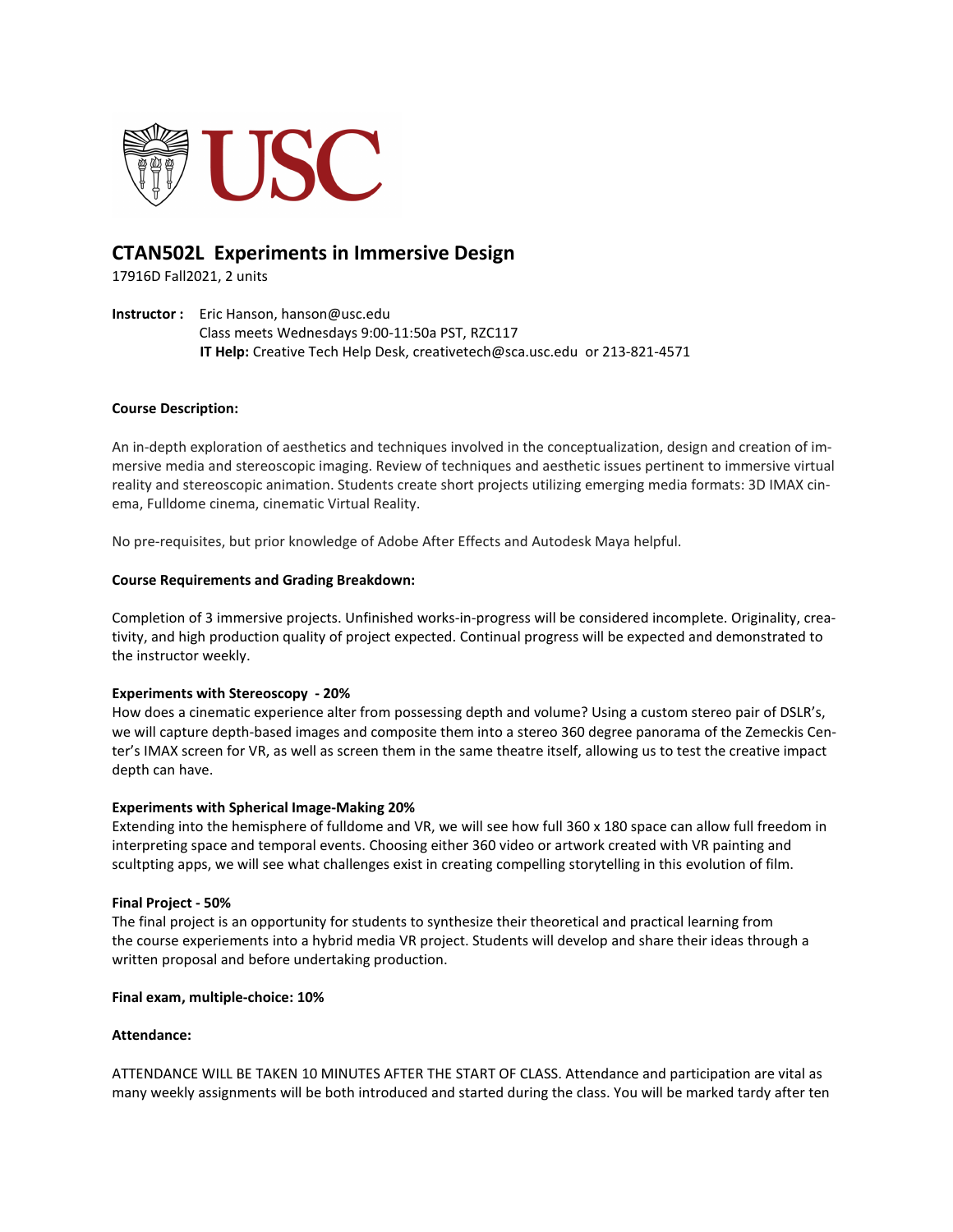minutes and absent after 60 minutes. Three or more absences are ground for failing the class. Three tardies equals an absence. If a student is to be absent from a class (barring an emergency) the instructor must be notified prior to the absence via phone or email.

#### **Course Length:**

15 weeks, meeting once a week, three hours each class meeting, optional labtime assistance.

#### **Optional Books:**

"3D Storytelling", Bruce Block, Phillip McNally, Focal Press, 2013 (\$35) "Exploring 3D: The New Grammar of Stereoscopic Filmmaking", Adrian Pennington, Focal Press, 2012 (\$30) "Think in 3D: Food For Thought for Directors, Cinematographers, and Stereographers", Clyde Dsouza, 2012 (\$22) "The VES Handbook of Visual Effects", Jeffery Okun, Susan Zwerman, Focal Press, 2010, (\$60)

#### **Software Used:**

Autodesk Maya 2020, Redshift, Adobe Photoshop, AfterEffects/Premiere, Unity

#### **Schedule:**

Week 1 Aug 25 **CLASS INTRO** Lecture: Intro to class, discussion of project structures and approaches, USC production protocol. Introduction to stereoscopy. Assignment: Project 1 ideation, acquire VR viewer.

#### Week 2 Sept 1 **FUNDAMENTALS OF STEREOSCOPY**

Lecture: Critique of ideation, review of stereoscopy concepts. Assignment: Shoot stereo image sets on cellphone., storyboard project 1- IMAX cinema.

#### Week 3 Sept 8 **POST-PRODUCTION OF STEREO ANIMATIC, VR HMD BASICS**

Lecture: Stereo post-production, compositing in AE, VR HMD setup and use. Assignment: Composite stereo pairs into IMAX panorama with AE, view in VR.

Week 4 Sept 15 **FUNDAMENTALS OF FULLDOME IMMERSIVE CINEMA (STEREO EXPERIMENT DUE)**

Lecture: Critique and review of stereo IMAX VR, review of fulldome cinema and technique. Assignment: Create fulldome animatic with PS or Panopainter, review with Amateras.

Week 5 Sept 22 **POST-PRODUCTION OF FULLDOME ANIMATIC**

Lecture: Review of fulldome production technique, view fulldome films in VR. Assignment: Continue fulldome work.

Week 6 Sept 29 **FUNDAMENTALS OF 360 IMMERSIVE CINEMA** Lecture: Critique of fulldome work, review of rise of spherical 360 cinematic media. Assignment: View selected VR works.

#### Week 7 Oct 6 **REVIEW OF 360 VIDEO and SPHERICAL ART-MAKING TECHNIQUE**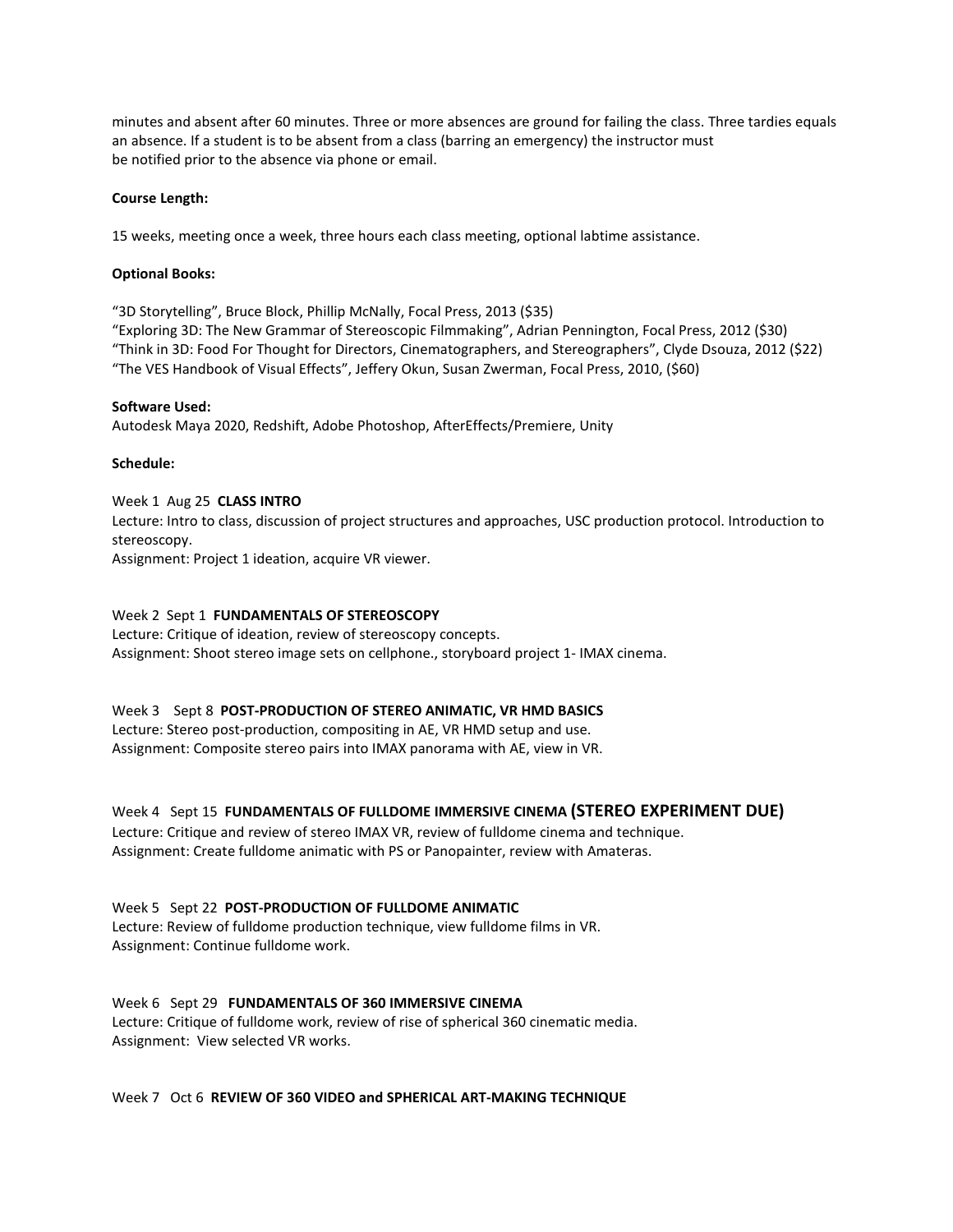Lecture: Review of latlong format, omnidirectional storytelling and direction. Assignment: Use of GoPro Fusion video, panoramas, or Quill/Medium painting in VR.

#### Week 8 Oct 13 **REALITY CAPTURE FUTURES (360 ARTWORK DUE)**

Lecture: Critique and review 360 projects, introduction to reality capture using photogrammetry technique and tools. Look at selected VR examples.

Assignment: Capture object or location using simple photography, use Meshroom to assemble 3d model.

Week 9 Oct 20 **FUNDAMENTALS OF VIRTUAL REALITY** Lecture: Review of digital tools, technique, pipelines. Assignment: Project 5 ideation- VR content.

Week 10 Oct 27 **INTERACTIVE PRESENCE IN CINEMATIC MEDIA** Lecture: Introduction to Unity for integration of video, 3d photogrammetry, or audio experiences.

Assignment: Begin production of VR project.

Week 11 Nov 3 **POST-PRODUCTION OF VIRTUAL REALITY** Lecture: Review of digital tools, technique, pipelines, assist students. Assignment: Continue digital production of VR project.

Week 12 Nov 10 **POST-PRODUCTION OF VIRTUAL REALITY** Lecture: Review of digital tools, technique, pipelines, assist students. Assignment: Continue digital production of VR project.

Week 13 Nov 17 **POST-PRODUCTION OF VIRTUAL REALITY** Lecture: Review of digital tools, technique, pipelines, assist students. Assignment: Continue digital production of VR project.

Week 14 Nov 24 **POST-PRODUCTION OF VIRTUAL REALITY** Lecture: Review of digital tools, technique, pipelines, assist students. Assignment: Continue digital production of VR project.

Week 15 Dec 1 **LAST CLASS MEETING, REVIEW** Lecture: Wrap up. Assignment: Finalize VR short for final submission.

**Study Days: Saturday Dec 4- Tues Dec 7** 

**Monday Dec 13 FINAL EXAM 11a-1p PST, (VR FILM DUE)**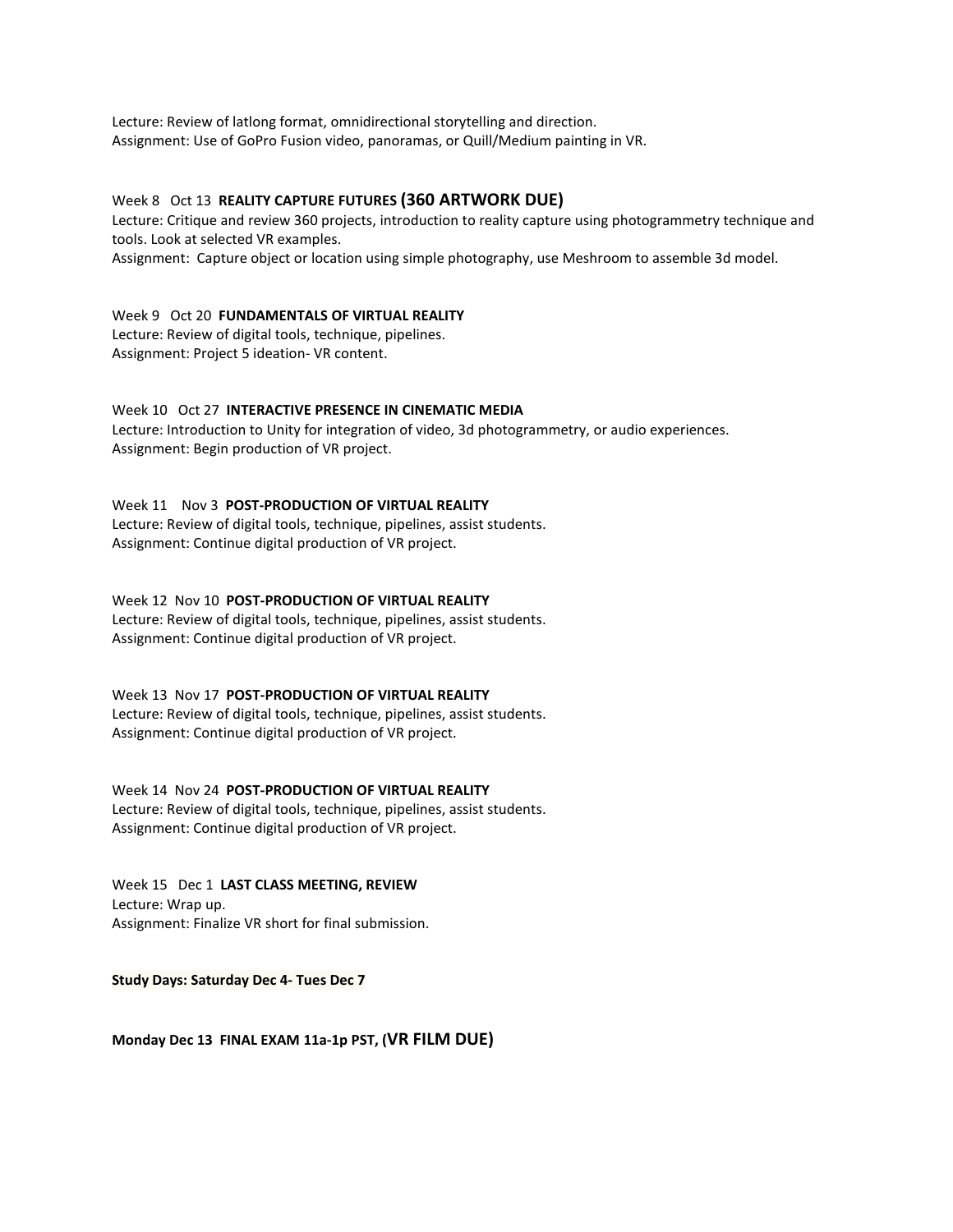# **Statement on Academic Conduct and Support Systems**

#### **Academic Conduct:**

Plagiarism – presenting someone else's ideas as your own, either verbatim or recast in your own words – is a serious academic offense with serious consequences. Please familiarize yourself with the discussion of plagiarism in SCampus in Part B, Section 11, "Behavior Violating University Standards[" policy.usc.edu/scampus-part-b.](https://policy.usc.edu/scampus-part-b/) Other forms of academic dishonesty are equally unacceptable. See additional information in SCampus and university policies on scientific misconduct[, policy.usc.edu/scientific-misconduct.](http://policy.usc.edu/scientific-misconduct)

#### **Support Systems:**

*Counseling and Mental Health - (213) 740-9355 – 24/7 on call* [studenthealth.usc.edu/counseling](https://studenthealth.usc.edu/counseling/)

Free and confidential mental health treatment for students, including short-term psychotherapy, group counseling, stress fitness workshops, and crisis intervention.

*Student Health Leave Coordinator* – 213-821-4710

Located in the USC Support and Advocacy office, the Health Leave Coordinator processes requests for health leaves of absence and advocates for students taking such leaves when needed. <https://policy.usc.edu/student-health-leave-absence/>

*National Suicide Prevention Lifeline - 1 (800) 273-8255 – 24/7 on call*

[suicidepreventionlifeline.org](http://www.suicidepreventionlifeline.org/)

Free and confidential emotional support to people in suicidal crisis or emotional distress 24 hours a day, 7 days a week.

*Relationship and Sexual Violence Prevention and Services (RSVP) - (213) 740-9355(WELL), press "0" after hours – 24/7 on call*

[studenthealth.usc.edu/sexual-assault](https://studenthealth.usc.edu/sexual-assault/)

Free and confidential therapy services, workshops, and training for situations related to gender-based harm[.](https://engemannshc.usc.edu/rsvp/)

#### *Office of Equity and Diversity (OED)- (213) 740-5086 | Title IX – (213) 821-8298* [equity.usc.edu,](https://equity.usc.edu/) [titleix.usc.edu](http://titleix.usc.edu/)

Information about how to get help or help someone affected by harassment or discrimination, rights of protected classes, reporting options, and additional resources for students, faculty, staff, visitors, and applicants. The university prohibits discrimination or harassment based on the following *protected characteristics*: race, color, national origin, ancestry, religion, sex, gender, gender identity, gender expression, sexual orientation, age, physical disability, medical condition, mental disability, marital status, pregnancy, veteran status, genetic information, and any other characteristic which may be specified in applicable laws and governmental regulations. The university also prohibits sexual assault, non-consensual sexual contact, sexual misconduct, intimate partner violence, stalking, malicious dissuasion, retaliation, and violation of interim measures.

*Reporting Incidents of Bias or Harassment - (213) 740-5086 or (213) 821-8298* [usc-advocate.symplicity.com/care\\_report](https://usc-advocate.symplicity.com/care_report/)

Avenue to report incidents of bias, hate crimes, and microaggressions to the Office of Equity and Diversity |Title IX for appropriate investigation, supportive measures, and respons[e.](https://studentaffairs.usc.edu/bias-assessment-response-support/)

*The Office of Disability Services and Programs - (213) 740-0776* [dsp.usc.edu](http://dsp.usc.edu/)